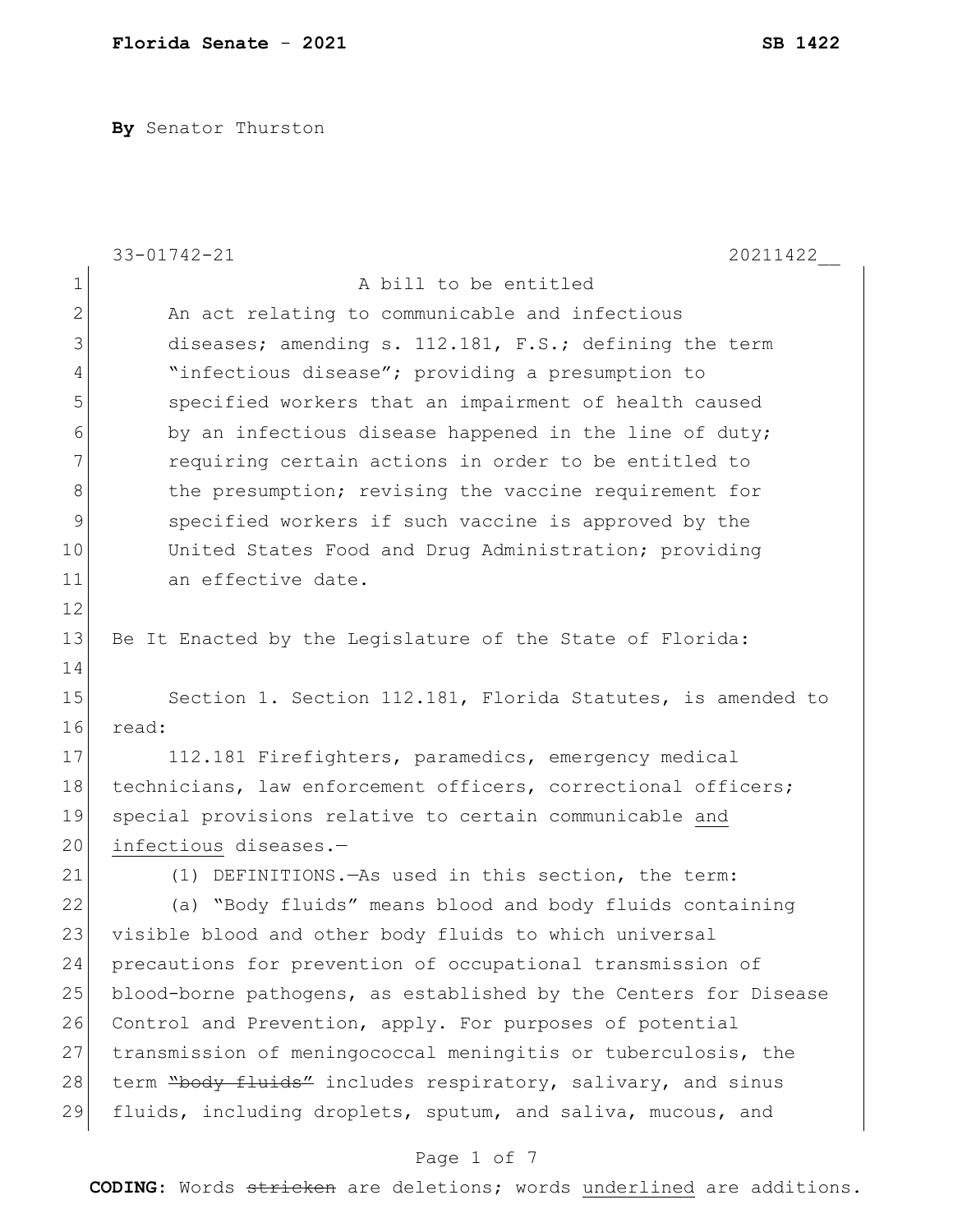33-01742-21 20211422\_\_ 30 other fluids through which infectious airborne organisms can be 31 transmitted between persons.

 (b) "Emergency rescue or public safety worker" means any person employed full time by the state or any political subdivision of the state as a firefighter, paramedic, emergency medical technician, law enforcement officer, or correctional officer who, in the course of employment, runs a high risk of 37 occupational exposure to hepatitis, meningococcal meningitis,  $\theta$ r tuberculosis, or an infectious disease and who is not employed 39 elsewhere in a similar capacity. However, the term <del>"emergency</del> 40 rescue or public safety worker" does not include any person employed by a public hospital licensed under chapter 395 or any 42 person employed by a subsidiary thereof.

43 (c) "Hepatitis" means hepatitis A, hepatitis B, hepatitis 44 non-A, hepatitis non-B, hepatitis  $C$ , or any other strain of 45 hepatitis generally recognized by the medical community.

46 (d) "High risk of occupational exposure" means that risk 47 that is incurred because a person subject to the provisions of 48 this section, in performing the basic duties associated with his 49 or her employment:

50 1. Provides emergency medical treatment in a non-health-51 care setting where there is a potential for transfer of body 52 fluids between persons;

53 2. At the site of an accident, fire, or other rescue or 54 public safety operation, or in an emergency rescue or public 55 safety vehicle, handles body fluids in or out of containers or 56 works with or otherwise handles needles or other sharp 57 instruments exposed to body fluids;

58 3. Engages in the pursuit, apprehension, and arrest of law

## Page 2 of 7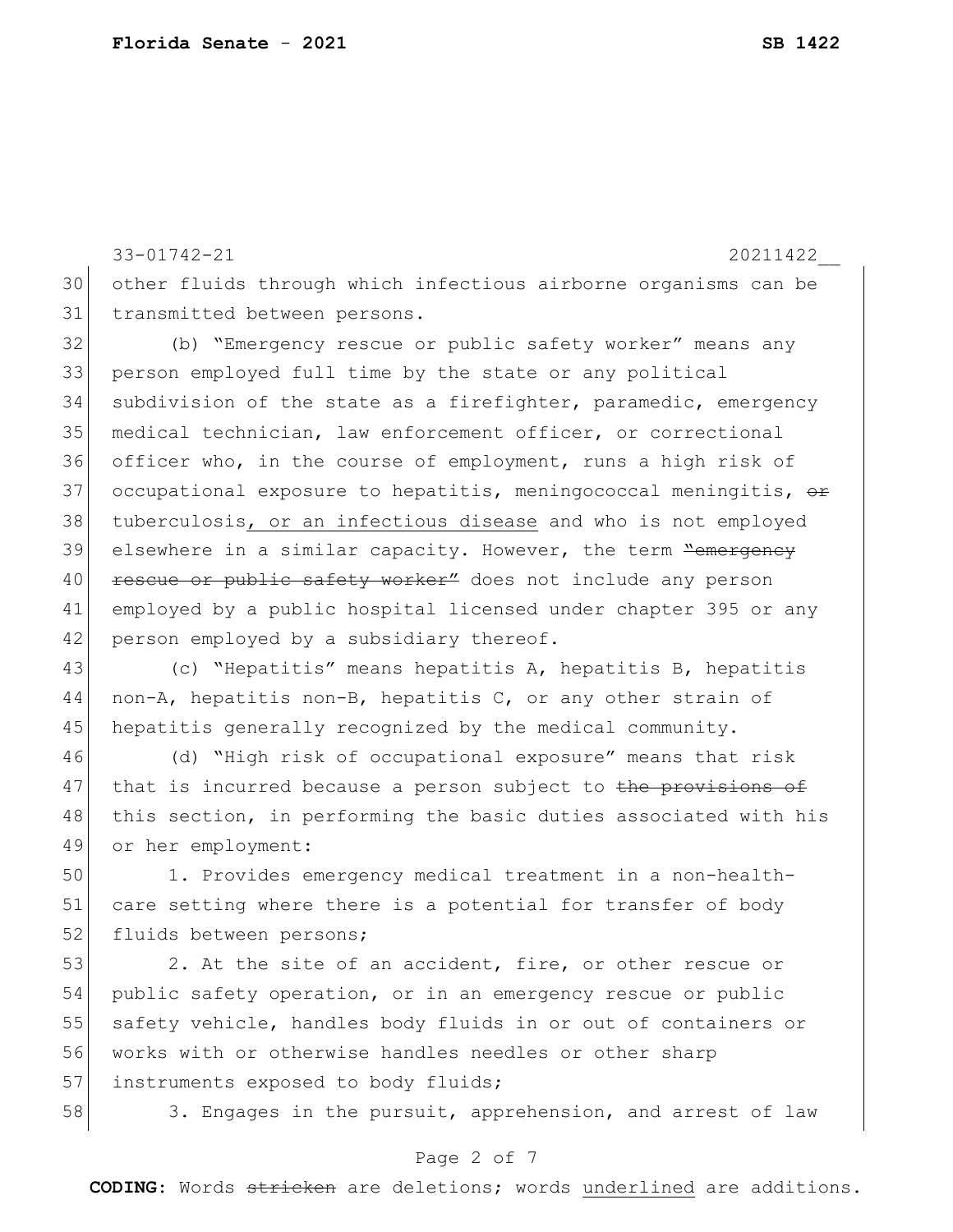33-01742-21 20211422\_\_ Page 3 of 7 **CODING**: Words stricken are deletions; words underlined are additions. 59 violators or suspected law violators and, in performing such 60 duties, may be exposed to body fluids; or 61 4. Is responsible for the custody, and physical restraint 62 when necessary, of prisoners or inmates within a prison, jail, 63 or other criminal detention facility, while on work detail 64 outside the facility, or while being transported and, in 65 performing such duties, may be exposed to body fluids. 66 (e) "Infectious disease" means any condition or impairment 67 of health caused by a disease declared a public health emergency 68 in accordance with s. 381.00315. 69  $(f)$  (f)  $\leftrightarrow$  "Occupational exposure," in the case of hepatitis, 70 meningococcal meningitis, or tuberculosis, or an infectious 71 disease, means an exposure that occurs during the performance of 72 job duties that may place a worker at risk of infection. 73 (2) PRESUMPTION; ELIGIBILITY CONDITIONS. Any emergency 74 rescue or public safety worker who suffers a condition or 75 impairment of health that is caused by hepatitis, meningococcal 76 meningitis, or tuberculosis, or an infectious disease, that 77 requires medical treatment, and that results in total or partial 78 disability or death is shall be presumed to have a disability 79 suffered in the line of duty, unless the contrary is shown by 80 competent evidence; however, in order to be entitled to the 81 presumption, the emergency rescue or public safety worker must, 82 by written affidavit as provided in s. 92.50, verify by written 83 declaration that, to the best of his or her knowledge and 84 belief: 85 (a) In the case of a medical condition caused by or derived 86 from hepatitis, he or she has not: 87 1. Been exposed, through transfer of bodily fluids, to any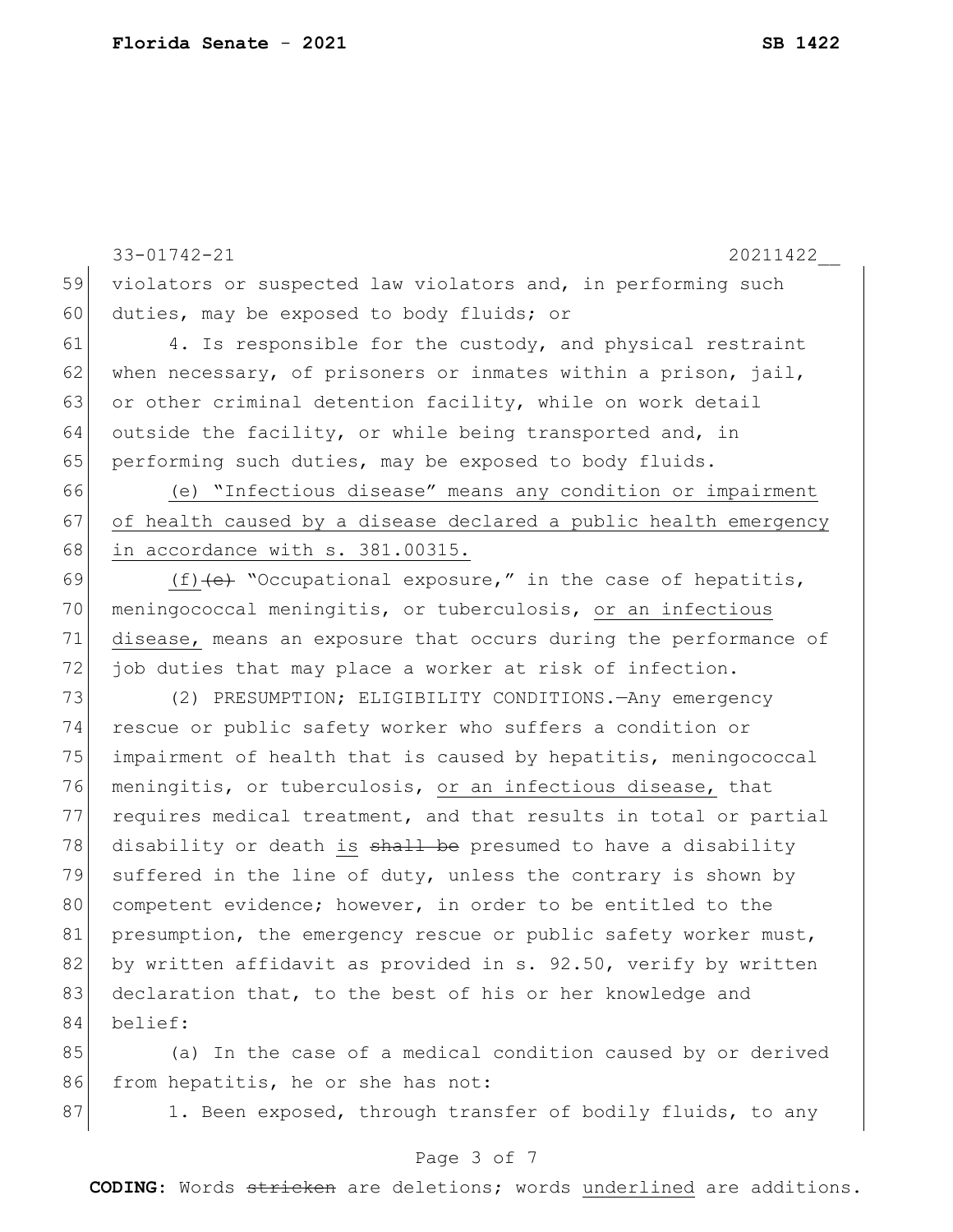33-01742-21 20211422\_\_ 88 person known to have sickness or medical conditions derived from 89 hepatitis, outside the scope of his or her employment; 90 2. Had a transfusion of blood or blood components, other 91 than a transfusion arising out of an accident or injury 92 happening in connection with his or her present employment, or 93 received any blood products for the treatment of a coagulation 94 disorder since last undergoing medical tests for hepatitis, 95 which tests failed to indicate the presence of hepatitis; 96 3. Engaged in unsafe sexual practices or other high-risk 97 behavior, as identified by the Centers for Disease Control and 98 Prevention or the Surgeon General of the United States, or had 99 sexual relations with a person known to him or her to have 100 engaged in such unsafe sexual practices or other high-risk 101 behavior; or 102 4. Used intravenous drugs not prescribed by a physician. 103 (b) In the case of meningococcal meningitis, in the 10 days 104 immediately preceding diagnosis he or she was not exposed, 105 outside the scope of his or her employment, to any person known 106 to have meningococcal meningitis or known to be an asymptomatic 107 carrier of the disease. 108 (c) In the case of tuberculosis, in the period of time 109 since the worker's last negative tuberculosis skin test, he or 110 she has not been exposed, outside the scope of his or her 111 employment, to any person known by him or her to have 112 tuberculosis. 113 (d) In the case of an infectious disease, he or she was not 114 exposed, outside of the scope of his or her employment, to any 115 person known to have the infectious disease. 116 (3) IMMUNIZATION.—Whenever any standard, medically

#### Page 4 of 7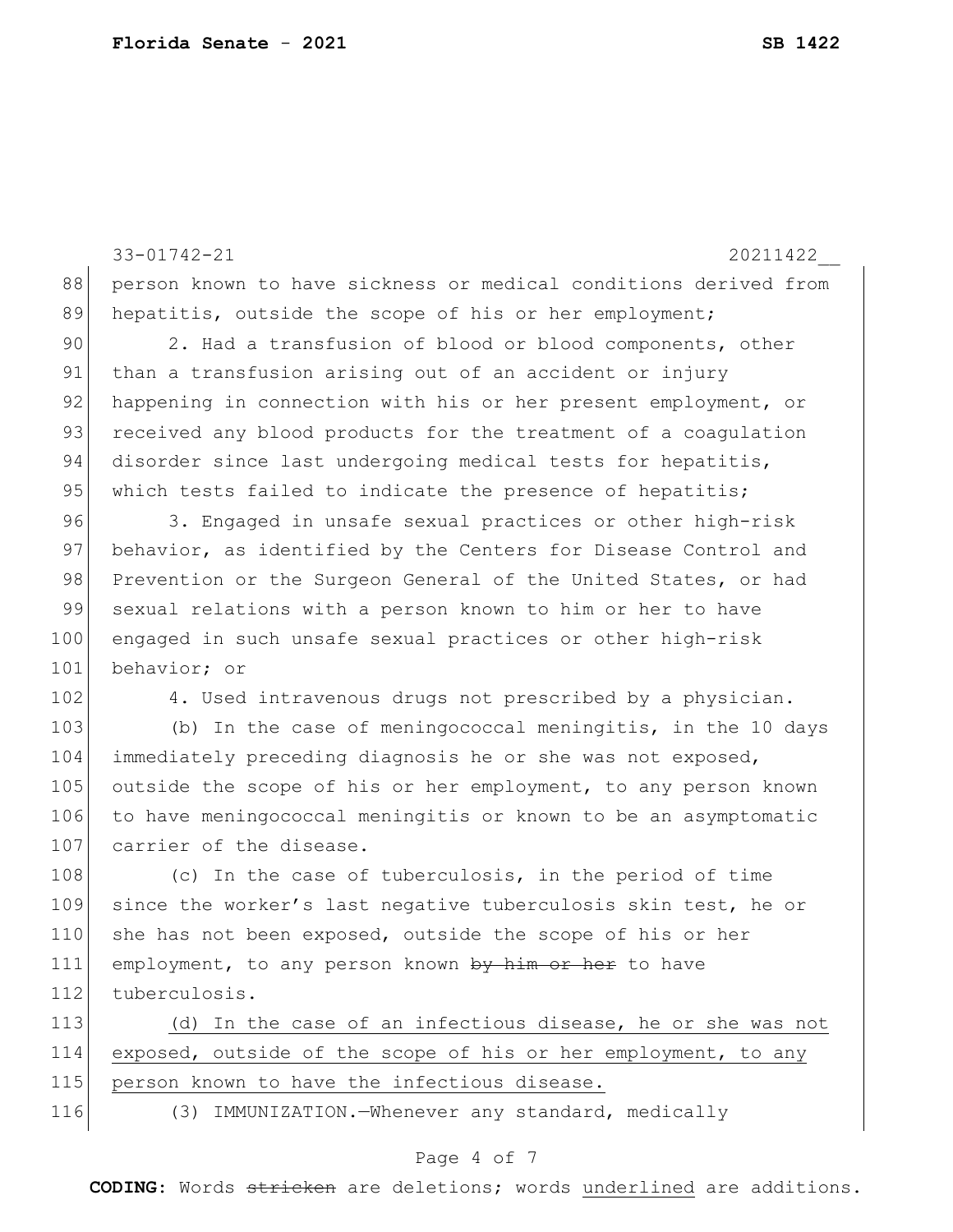33-01742-21 20211422\_\_ recognized vaccine or other form of immunization or prophylaxis exists for the prevention of a communicable or infectious disease for which a presumption is granted under this section, if medically indicated in the given circumstances under the 121 pursuant to immunization policies established by the Advisory Committee on Immunization Practices of the United States Public 123 Health Service and if the vaccine or immunization has been approved by the United States Food and Drug Administration, an emergency rescue or public safety worker may be required by his or her employer to undergo the immunization or prophylaxis unless the worker's physician determines in writing that the immunization or other prophylaxis would pose a significant risk 129 to the worker's health. Absent such written declaration, failure 130 or refusal by an emergency rescue or public safety worker to undergo such immunization or prophylaxis disqualifies the worker 132 from the benefits of the presumption. (4) LIFE AND DISABILITY INSURANCE COVERAGE.—This section does not apply to benefits payable under or granted in a 135 | noncompulsory policy of life insurance or disability insurance, unless the insurer and insured have negotiated for such additional benefits to be included in the policy contract. 138 However, the state or any political subdivision of the state may negotiate a policy contract for life and disability insurance 140 which includes accidental death benefits or double indemnity

142 an emergency rescue or public safety worker, which condition or 143 impairment is caused by a disease described in this section and 144 results in total or partial disability or death.

141 coverage for any condition or impairment of health suffered by

145 (5) RECORD OF EXPOSURES.—The employing agency shall

#### Page 5 of 7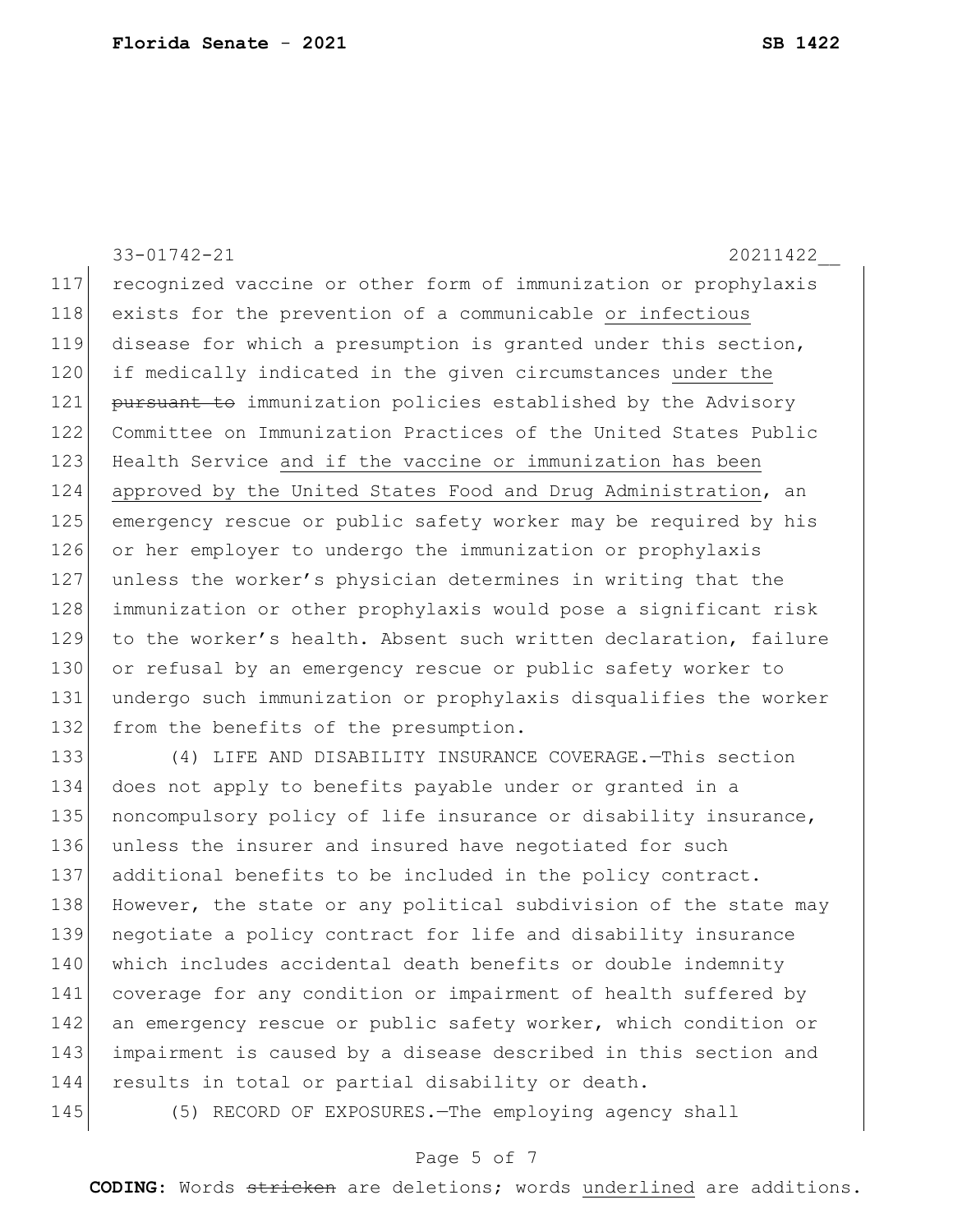33-01742-21 20211422\_\_ 146 maintain a record of any known or reasonably suspected exposure 147 of an emergency rescue or public safety worker in its employ to 148 the diseases described in this section and shall immediately 149 notify the employee of such exposure. An emergency rescue or 150 public safety worker shall file an incident or accident report 151 with his or her employer of each instance of known or suspected 152 occupational exposure to hepatitis infection, meningococcal 153 meningitis, or tuberculosis, or an infectious disease. 154 (6) REQUIRED MEDICAL TESTS; PREEMPLOYMENT PHYSICAL.—In 155 order to be entitled to the presumption provided by this 156 section: 157 (a) An emergency rescue or public safety worker must, prior 158 to diagnosis, have undergone standard, medically acceptable 159 tests for evidence of the communicable or infectious disease for 160 which the presumption is sought, or evidence of medical 161 conditions derived therefrom, which tests fail to indicate the 162 presence of infection. This paragraph does not apply in the case 163 of meningococcal meningitis. 164 (b) On or after June 15, 1995, an emergency rescue or 165 public safety worker may be required to undergo a preemployment 166 physical examination that tests for and fails to reveal any 167 evidence of hepatitis or tuberculosis. 168 (7) DISABILITY RETIREMENT.—This section does not change the 169 basic requirements for determining eligibility for disability 170 retirement benefits under the Florida Retirement System or any 171 pension plan administered by this state or any political 172 subdivision thereof, except to the extent of affecting the

# 173 determination as to whether a member was disabled in the line of 174 duty or was otherwise disabled.

## Page 6 of 7